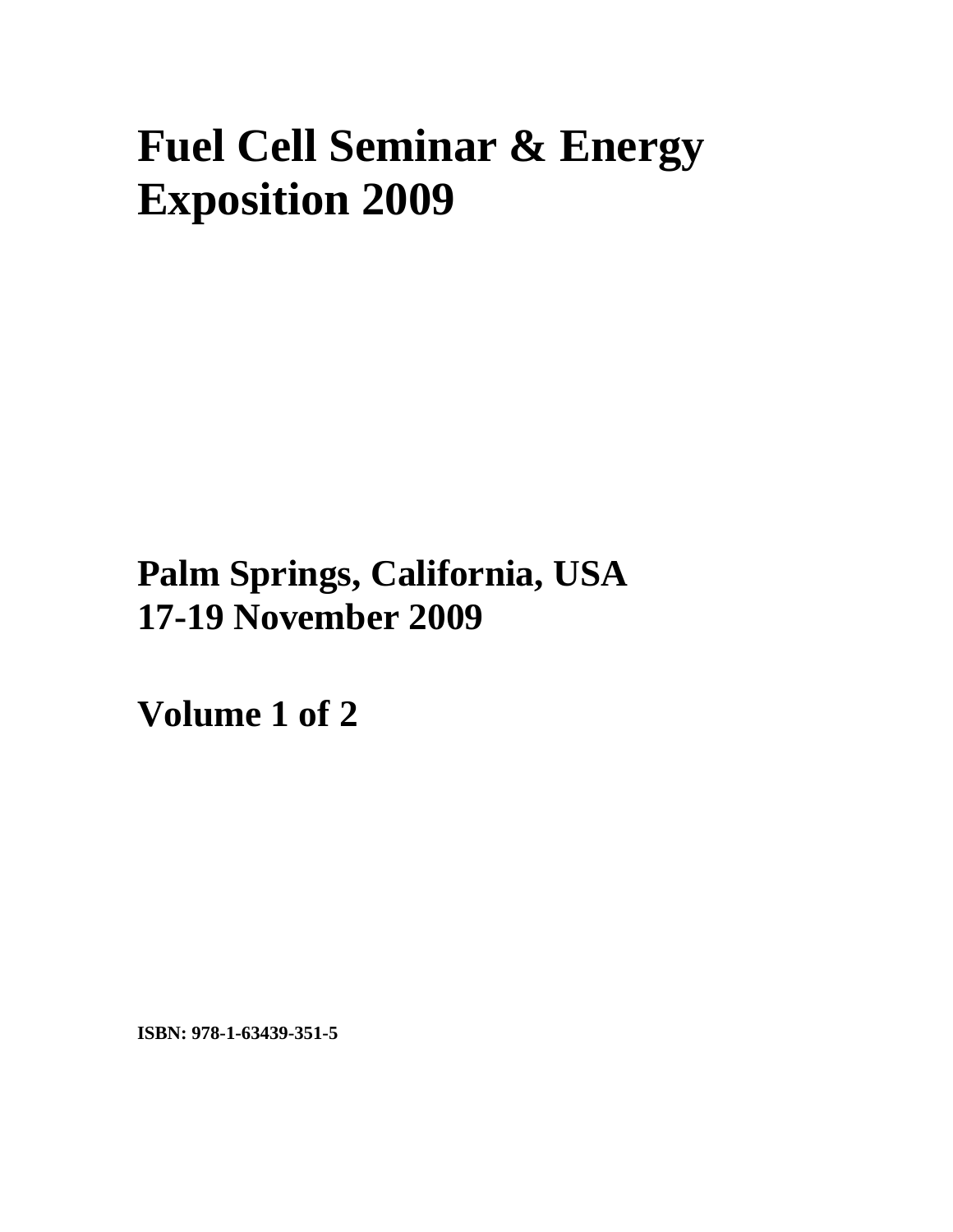**Printed from e-media with permission by:** 

Curran Associates, Inc. 57 Morehouse Lane Red Hook, NY 12571



**Some format issues inherent in the e-media version may also appear in this print version.** 

Copyright© (2009) by the Fuel Cell Seminar and Energy Exposition All rights reserved.

Printed by Curran Associates, Inc. (2014)

For permission requests, please contact the Fuel Cell Seminar and Energy Exposition at the address below.

Fuel Cell Seminar and Energy Exposition Headquarters c/o South Carolina Hydrogen and Fuel Cell Alliance PO Box 12302 Columbia, SC 29211

Phone: 803-545-0189 Fax: 803-545-0190

fuelcellseminar@schydrogen.org

#### **Additional copies of this publication are available from:**

Curran Associates, Inc. 57 Morehouse Lane Red Hook, NY 12571 USA Phone: 845-758-0400 Fax: 845-758-2634 Email: curran@proceedings.com Web: www.proceedings.com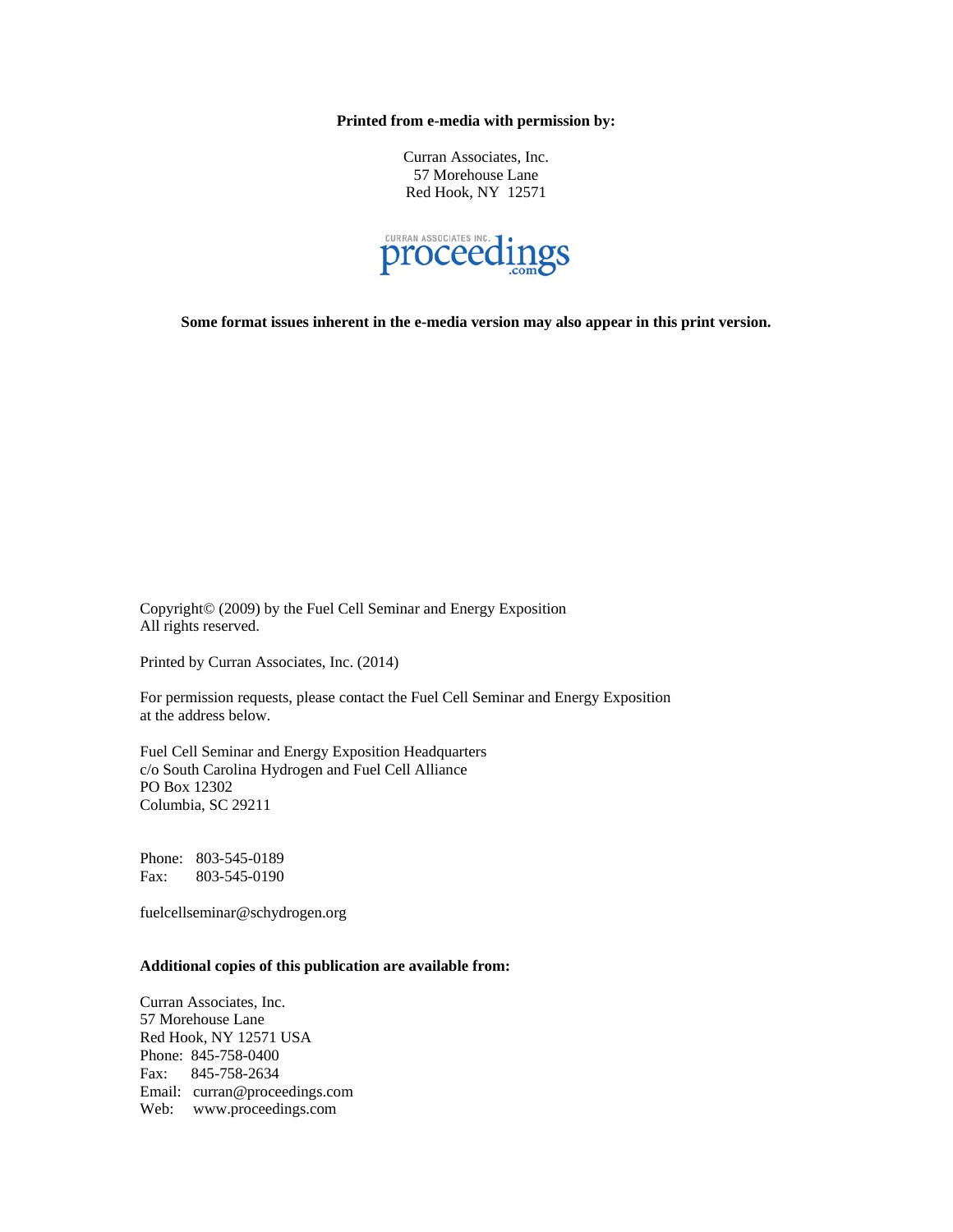### **TABLE OF CONTENTS**

#### Volume 1

#### **PLENARY SESSIONS**

| Wayne A. Surdoval                                                       |  |
|-------------------------------------------------------------------------|--|
| HIGHLIGHTING THE U.S. DEPARTMENT OF ENERGY'S EFFORTS IN PROMOTING FUEL  |  |
|                                                                         |  |
| Dimitrios Papageorgopoulos                                              |  |
| RESEARCH, DEVELOPMENT, ESEA C, E E OP E T, AND DEPLOYMENT OF FUEL CELLS |  |
|                                                                         |  |
| Hirohisa Aki                                                            |  |
|                                                                         |  |
| Lawrence D. Burns                                                       |  |
|                                                                         |  |
| Hansraj C. Maru                                                         |  |
|                                                                         |  |
| Cornelia Baker                                                          |  |
|                                                                         |  |
| N/A                                                                     |  |

#### **COM24 CALIFORNIA FUEL CELL INITIATIVES**

| <b>COMMERCIAL HYDROGEN MEASUREMENT CODES AND STANDARDS UPDATE: ISSUES</b> |    |
|---------------------------------------------------------------------------|----|
| IMPACTING THE TRANSITION FROM DEMONSTRATION STATIONS TO COMMERCIAL        |    |
|                                                                           | 66 |
| John Mough                                                                |    |
|                                                                           |    |
| Lisa Mirisola, Matt Miyasato                                              |    |
|                                                                           |    |
| Catherine Dunwoody                                                        |    |

#### **LRD24 PEMFC STACKS & SYSTEMS**

| Ayumu Ishizuka, Ken Takahashi, Teruyuki Ohtani, Nobuhiro Saito    |  |
|-------------------------------------------------------------------|--|
|                                                                   |  |
| Y. Ito, M. Kawamura, A. Horie                                     |  |
| THE U.S. DEPARTMENT OF ENERGY'S ACTIVITIES IN STATIONARY, APU AND |  |
|                                                                   |  |
| Donna Lee Ho                                                      |  |
| STARTUP AND SHUTDOWN OF AUTOMOTIVE POLYMER ELECTROLYTE FUEL CELL  |  |
|                                                                   |  |
| X. Wang, K. Tajiri, R. K. Ahluwalia                               |  |
|                                                                   |  |

#### **HRD24 SOLID OXIDE FUEL CELL INDUSTRY I**

| SOLID OXIDE FUEL CELL DEVELOPMENT FOR TRANSPORTATION AND STATIONARY                                  |  |
|------------------------------------------------------------------------------------------------------|--|
|                                                                                                      |  |
| Steven Shaffer                                                                                       |  |
| RECENT PROGRESS IN DEVELOPMENT AND MANUFACTURE OF SOFC AT TOPSOE FUEL                                |  |
|                                                                                                      |  |
| H. Holm-Larsen, M. J. Jorgensen, N. Christiansen, M. Wandel, P. V. Hendriksen, A. Hagen, S. Ramousse |  |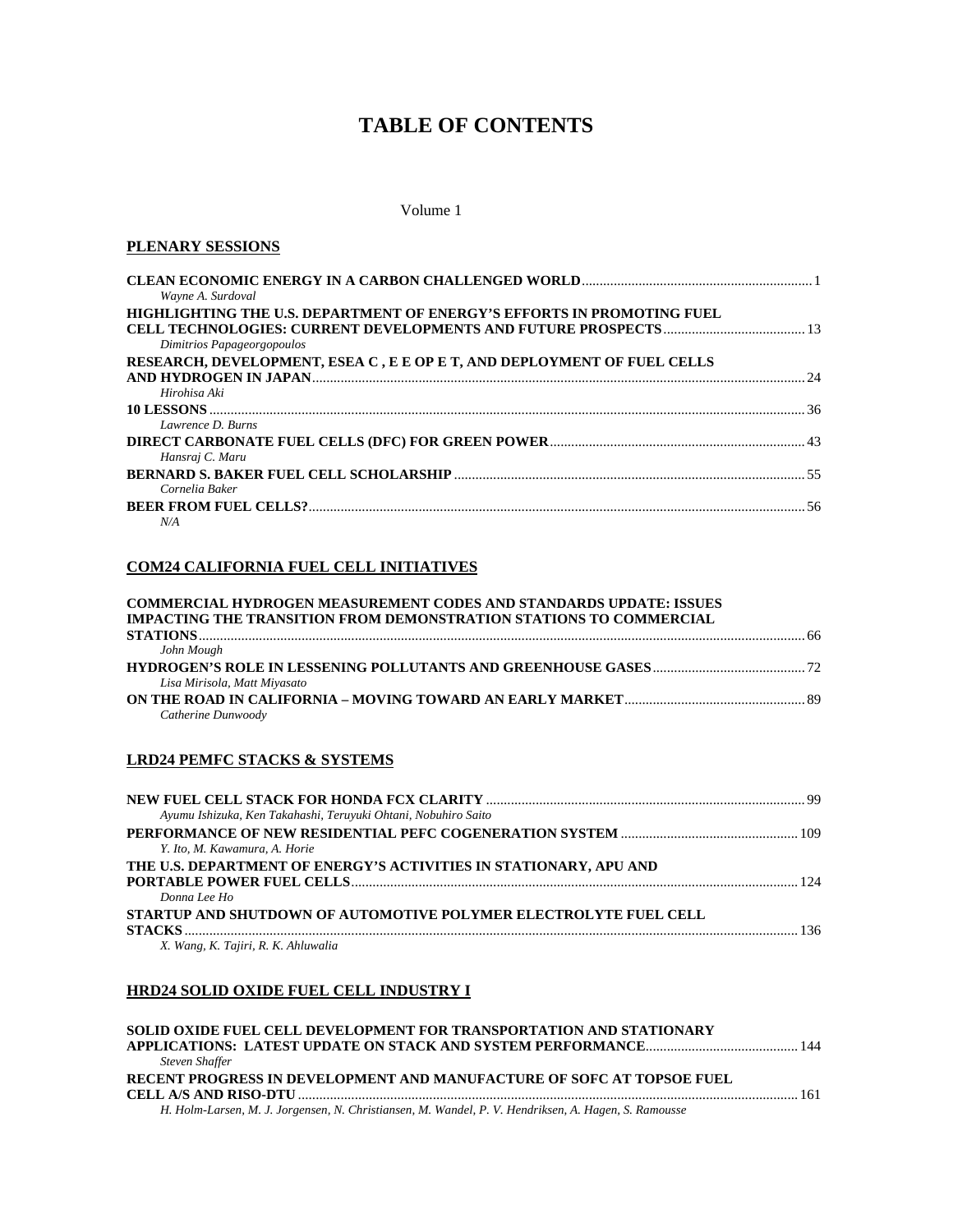| Brian Borglum                                     |        |
|---------------------------------------------------|--------|
|                                                   | . 190. |
| M. J. Day, S. L. Swartz, L. B. Thrun, K. Chenault |        |

#### **DEM24 VEHICLE & APU POWER I**

| J. Karsledt, S. Pischinger, J. Ogrzewalla, D. Tomazic, E. Koehler           |  |
|-----------------------------------------------------------------------------|--|
|                                                                             |  |
| Jen Kurtz, Todd Ramsden, Keith Wipke, Sam Sprik                             |  |
| <b>OPERATION OF A FUELCELL-HYBRID SWITCH LOCOMOTIVE FOR THE LOS ANGELES</b> |  |
|                                                                             |  |
| Arnold R. Miller                                                            |  |
|                                                                             |  |
| N/A                                                                         |  |

#### **COM32 IN THE MARKET NOW I**

| DLA'S H <sub>2</sub> AND FUEL CELL MHE DEMONSTRATION PROGRAM - LESSONS LEARNED 265 |  |
|------------------------------------------------------------------------------------|--|
| Leo Plonsky, Stu Funk                                                              |  |
|                                                                                    |  |
| N/A                                                                                |  |
| FUEL CELL MARKET TRANSFORMATION THROUGH COLLABORATION BETWEEN                      |  |
|                                                                                    |  |
| Fred Humes, Scott Greenway, Ted Motyka, Ernie Chaput                               |  |
|                                                                                    |  |

#### **DEM32 VEHICLE & APU POWER II**

| AUSTRIAN STRATEGIC TECHNOLOGY PROGRAMS: IMPLEMENTATION AND CURRENT         |  |
|----------------------------------------------------------------------------|--|
| <b>RESEARCH ACTIVITIES IN THE FIELD OF HYDROGEN AND FUEL CELLS FOR THE</b> |  |
|                                                                            |  |
| Christoph Panwinkler                                                       |  |
| ACCELERATING MARKET ENTRY: THE NRW HYDROGEN HYWAY PROGRAM FUEL             |  |
|                                                                            |  |
| Frank Koch                                                                 |  |
|                                                                            |  |
| <b>Jon Moore</b>                                                           |  |

#### **HRD32 SOFC – LARGE & DISTRIBUTED SYSTEMS**

| R. Rosenberg, J. Kiviaho, J. Göös, P. Jansson, O. C. Tarnowski, J. Jacobsen, L. Blum, R. Steinberger-Wilckens |     |
|---------------------------------------------------------------------------------------------------------------|-----|
| INTEGRATED COAL GASIFICATION AND SOLID OXIDE FUEL CELL SYSTEMS FOR                                            |     |
|                                                                                                               | 365 |
| Hossein Ghezel-Ayagh, Richard Way, Peng Huang, Jim Walzak, Stephen Jolly, Dilip Patel, Mike Lukas, Carl       |     |
| Willman, Keith Davis, David Stauffer, Vladimir Vaysman, Brian Borglum, Eric Tang, Michael Pastula, Randy      |     |
| Petri                                                                                                         |     |
|                                                                                                               |     |
| J. H. Thijssen, J. Thijssen, W. A. Surdoval                                                                   |     |
|                                                                                                               |     |

#### **LRD32A DMFC RD&D PART 1**

| HIGH TEMPERATURE CERAMIC PROTON EXCHANGE MEMBRANES FOR DIRECT |  |
|---------------------------------------------------------------|--|
|                                                               |  |
| San Ping Jiang, Shanfu Lu, Jinlin Lu                          |  |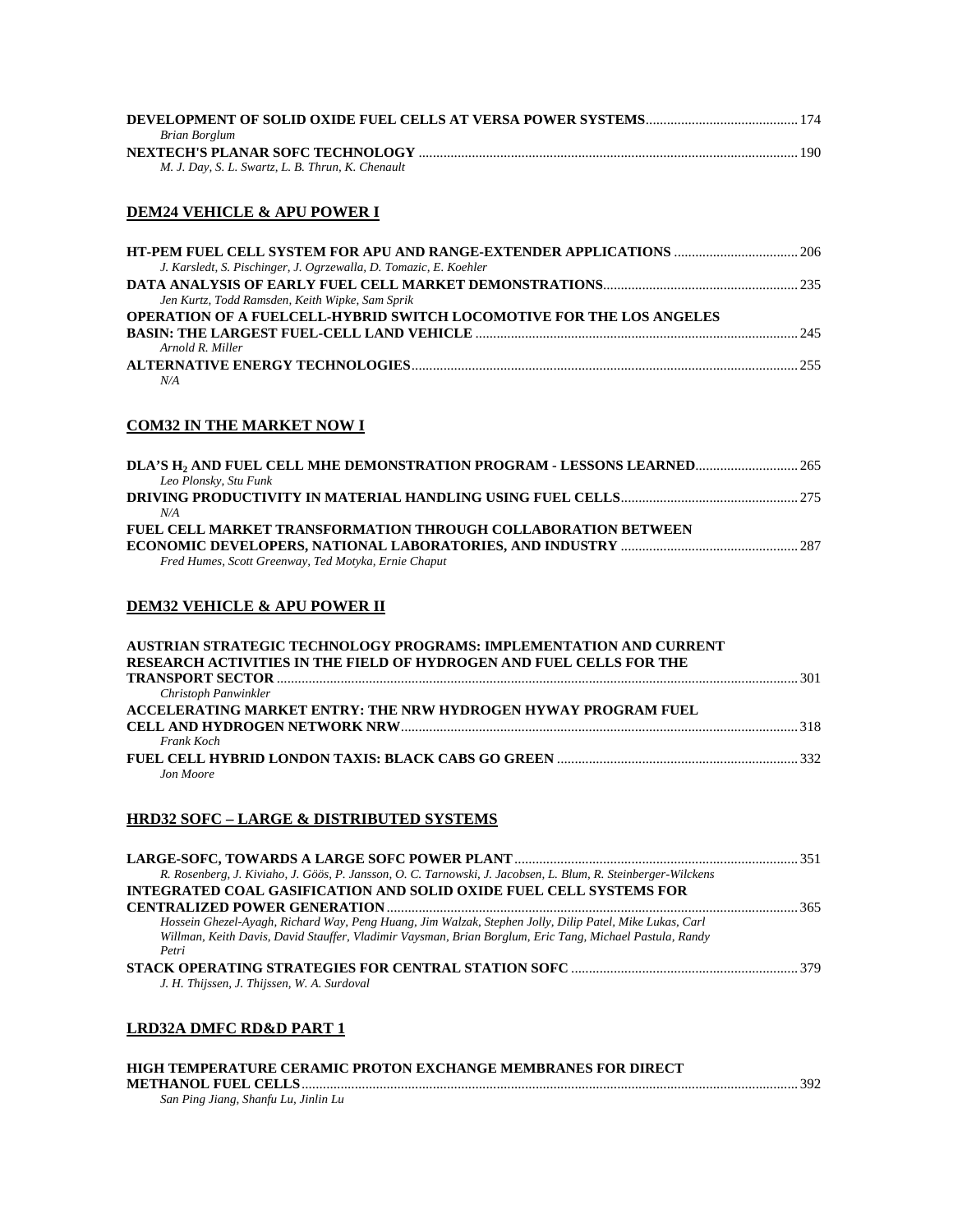| Youngseung Na, Y. Joung, J. Park, Y. Kim, L. Hu, I. Song, H. Cho |  |  |
|------------------------------------------------------------------|--|--|

#### **LRD32B PEMFC DEGRADATION PART 1**

| PRE-COATED STEEL STRIP AN INTERESTING CHOICE OF MATERIALS FOR         |  |
|-----------------------------------------------------------------------|--|
|                                                                       |  |
| Mikael Schuisky                                                       |  |
| ACCUMULATION BEHAVIOR OF IMPURITIES IN FUEL CELL HYDROGEN CIRCULATION |  |
|                                                                       |  |
| Yoshiyuki Matsuda, Yoshiyuki Hashimasa, Daichi Imamura, Motoaki Akai  |  |
| APPLICATION OF SEGMENTED CELL TO DETECT STABILITY & DETERIORATION OF  |  |
|                                                                       |  |
| R. Lin, H. Sander, E. Gülzow, A. K. Friedrich                         |  |
|                                                                       |  |

#### **HRD 33A MOLTEN CARBONATE FUEL CELL**

| G. Steinfeld, J. Hunt, P. Cohen, S. Abens, R. Sanderson, M. Lukas                                   |  |
|-----------------------------------------------------------------------------------------------------|--|
|                                                                                                     |  |
| Mitsuo Toyota, Youichi Hirokawa, Masanori Dairaku                                                   |  |
| <b>CARBONATE FUEL CELL APPLICATION FOR SYNERGISTIC POWER GENERATION AND</b>                         |  |
|                                                                                                     |  |
| Hossein Ghezel-Ayagh, Mohammad Farooque, Dilip Patel, Robert Sanderson, James Walzak, Jennifer Hunt |  |
|                                                                                                     |  |
| Jaroslaw Milewski, Janusz Lewandowski                                                               |  |

#### **HRD33B SOFC – RESEARCH & DEVELOPMENT**

| DENSE PROTECTIVE COATINGS FOR SOFC INTERCONNECT DEPOSITED BY SPRAY                                                                                                      |       |
|-------------------------------------------------------------------------------------------------------------------------------------------------------------------------|-------|
|                                                                                                                                                                         |       |
| Yongsong Xie, Wei Qu, Baisheng Yao, Nima Shaigan, Lars Rose                                                                                                             |       |
| SOLID OXIDE FUEL CELL DEVELOPMENT AT PACIFIC NORTHWEST NATIONAL                                                                                                         |       |
|                                                                                                                                                                         |       |
| J. W. Stevenson, L. A. Chick, M. A. Khaleel, V. L. Sprenkle, G. L. McVay, O. A. Marina, G. G. Xia, J. P. Choi, Y. S.<br>Chou, X. D. Zhou, X. Sun, B. J. Koeppel, K. Lai |       |
| LOCAL ELECTRON ATOM PROBE CHARACTERIZATION OF SOFC                                                                                                                      |       |
|                                                                                                                                                                         | - 542 |
| D. Gostovi, R. L. Martens, N. J. Vito, S. Jin, E. D. Wachsman, K. S. Jones                                                                                              |       |
| <b>CHARACTERIZATION OF SINGLE CELL PEFC PERFORMANCES USING US/JAPAN/EU</b>                                                                                              |       |
|                                                                                                                                                                         | 568   |
| Laurent Antoni, Sylvie Escribano, Angèle Ravachol, Tommy Rockward, Motoaki Akai, Hidenori Tomioka                                                                       |       |
| <b>CALORIMETRIC MEASUREMENTS AND ELECTRODE REACTIONS IN THE PEM FUEL</b>                                                                                                |       |
| CELL.                                                                                                                                                                   | 584   |
| Preben J. S. Vie, Odne Stokke Burheim, Steffen Moller-Holst, Jon G. Pharoah, Signe Kielstrup                                                                            |       |

#### **GHT33 TESTING & MODELING**

| DESIGN DEVELOPMENT AND APPLICATION OF AN OPEN-SOURCE SOLID OXIDE FUEL                                             |     |
|-------------------------------------------------------------------------------------------------------------------|-----|
|                                                                                                                   |     |
| S. B. Beale, D. Jeon, H. Roth, R. Jerome, H. W. Choi, J. G. Pharoah, D. Stolten, D. Froning, U. Reimer, S. Berns, |     |
| H. Jasak. H. Rusche                                                                                               |     |
| EFFECTS OF GAS DIFFUSION LAYER POROSITY ON THE LOCATION OF THE GAS LIQUID                                         |     |
|                                                                                                                   | 619 |
| $Chun-IIee$                                                                                                       |     |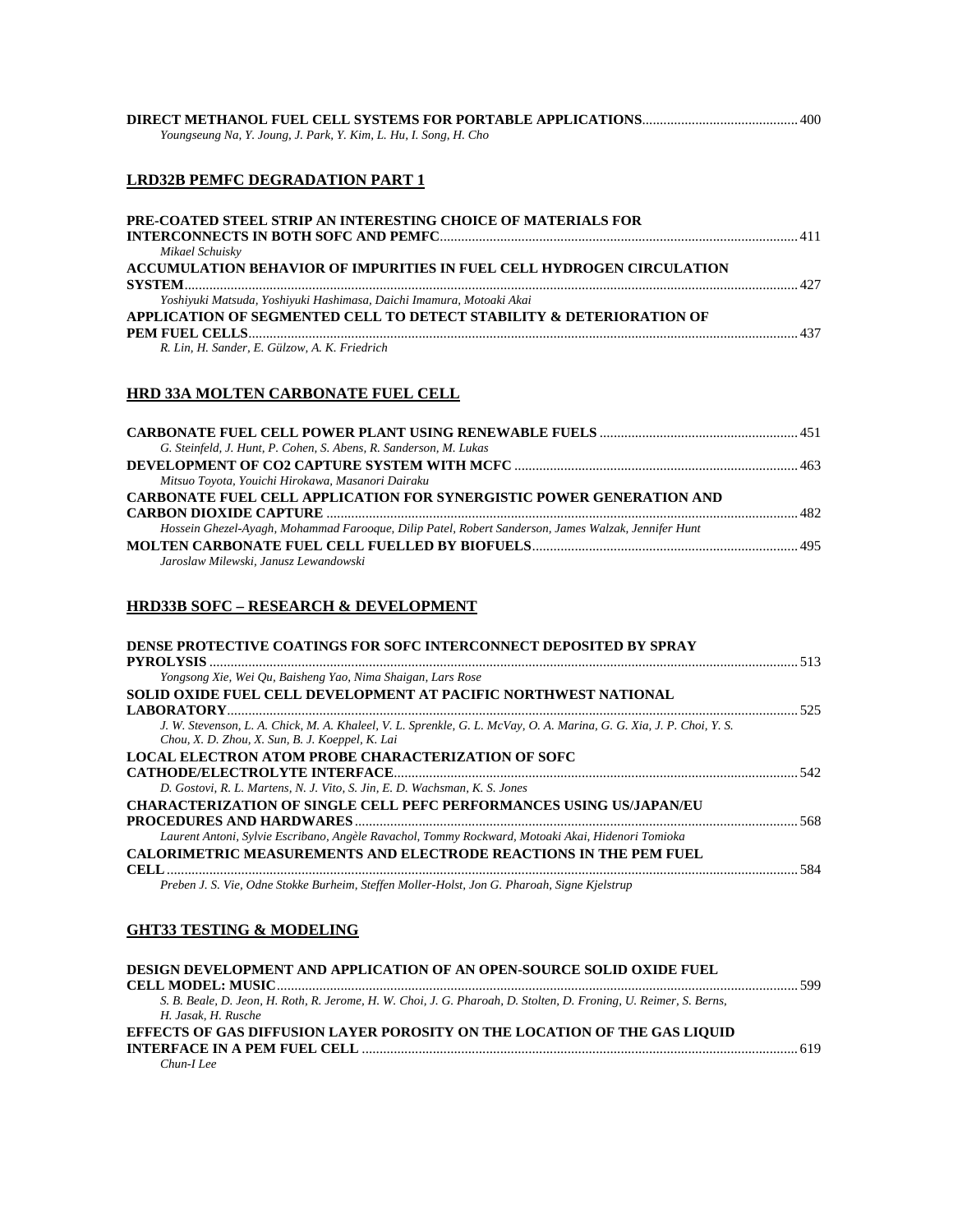#### **LRD33 MEDIUM & HIGH TEMPERATURE PEMFC PART 1**

| AOUIVION™ THE SHORT-SIDE-CHAIN AND LOW-EW PFSA FOR NEXT-GENERATION                                                                                                          |      |
|-----------------------------------------------------------------------------------------------------------------------------------------------------------------------------|------|
| Matthias Gebert, A. Ghielmi, L. Merlo, M. Corasaniti, V. Arcella                                                                                                            |      |
|                                                                                                                                                                             |      |
| Steven Hamrock, John Abulu, Cemal Duru, Michael Emery, Daniel Pierpont, Gregory Haugen, Lucy Ren, Mark<br>Schaberg, Neeraj Sharma, Michael Yandrasits                       |      |
| SIGNIFICANT STEPS TOWARDS MEDIUM TEMPERATURE / LOW RH PEMFC; RESULTS                                                                                                        |      |
|                                                                                                                                                                             |      |
| R.R. K. Mallant, N. P. Lebedeva, Y. M. Zhang, L. Li, J. K. Tang, V. I. Bukhtiyarov, A. V. Romanenko, I. Voropaev,<br>B. Bauer, W. Zhang, D. J. Jones, J. Rozière, H. R. Gao |      |
| <b>DEM33 STATIONARY POWER 1</b>                                                                                                                                             |      |
| M Fanaania A Las T Danaan D Danitaanit D Vantatananian                                                                                                                      | .685 |

| M. Farooque, A. Leo, T. Rauseo, R. Pawlaczyk, R. Venkataraman                                                   |     |
|-----------------------------------------------------------------------------------------------------------------|-----|
| DEVELOPMENT OF A DISTRIBUTED ENERGY NETWORK BASED ON FUEL CELL                                                  |     |
|                                                                                                                 |     |
| M. Ferraro, G. Dispenza, F. Sergi, G. Brunaccini, L. Andaloro, K. Franchi, L. Provini, V. F. Iaia, V. Antonucci |     |
|                                                                                                                 |     |
| Joseph Stanford                                                                                                 |     |
| DEVELOPMENT OF THE ENERGY MANAGEMENT SYSTEM TO CONTROL A HYBRID                                                 |     |
|                                                                                                                 | 733 |
| J. L. Serrano, T. González-Ayuso, A. M. Chaparro, M. A. Folgado, J. L. Ortiz, L. Daza                           |     |
|                                                                                                                 |     |

#### **COM34A STRATEGIC POLICY & PLANNING**

| A NATIONAL "GREEN ENERGY" ECONOMIC STIMULUS PLAN BASED ON INVESTMENT        |     |
|-----------------------------------------------------------------------------|-----|
|                                                                             |     |
| Joel M. Rinebold                                                            |     |
| ADVANCING FUEL CELL COMMERCIALIZATION THROUGH FEDERAL, STATE AND            |     |
|                                                                             | 760 |
| Russ Keller                                                                 |     |
| <b>IMPROVED EFFICIENCY IN ENFORCING HYDROGEN CODES AND STANDARDS AT THE</b> |     |
| <b>STATE LEVEL</b>                                                          | 773 |
| Chris Daetwyler                                                             |     |
| <b>MARKET OPPORTUNITIES FOR PEM FC TECHNOLOGIES - A DISTANCE-TO-MARKET</b>  |     |
|                                                                             | 781 |
| Paul Lebutsch                                                               |     |

#### **COM34B GLOBAL MARKET PERSPECTIVES**

| Kerry-Ann Adamson, Lisa Callaghan Jerram |  |
|------------------------------------------|--|
|                                          |  |
| N/A                                      |  |
|                                          |  |
| Jonathan Butler                          |  |
|                                          |  |
| James Horwitz                            |  |

#### **DEM34 VEHICLE & APU POWER III**

| <b>HYDROGEN FUELING INFRASTRUCTURE AND FUEL CELL BUS DEMONSTRATION</b> |  |
|------------------------------------------------------------------------|--|
|                                                                        |  |
| Jason Hanlin                                                           |  |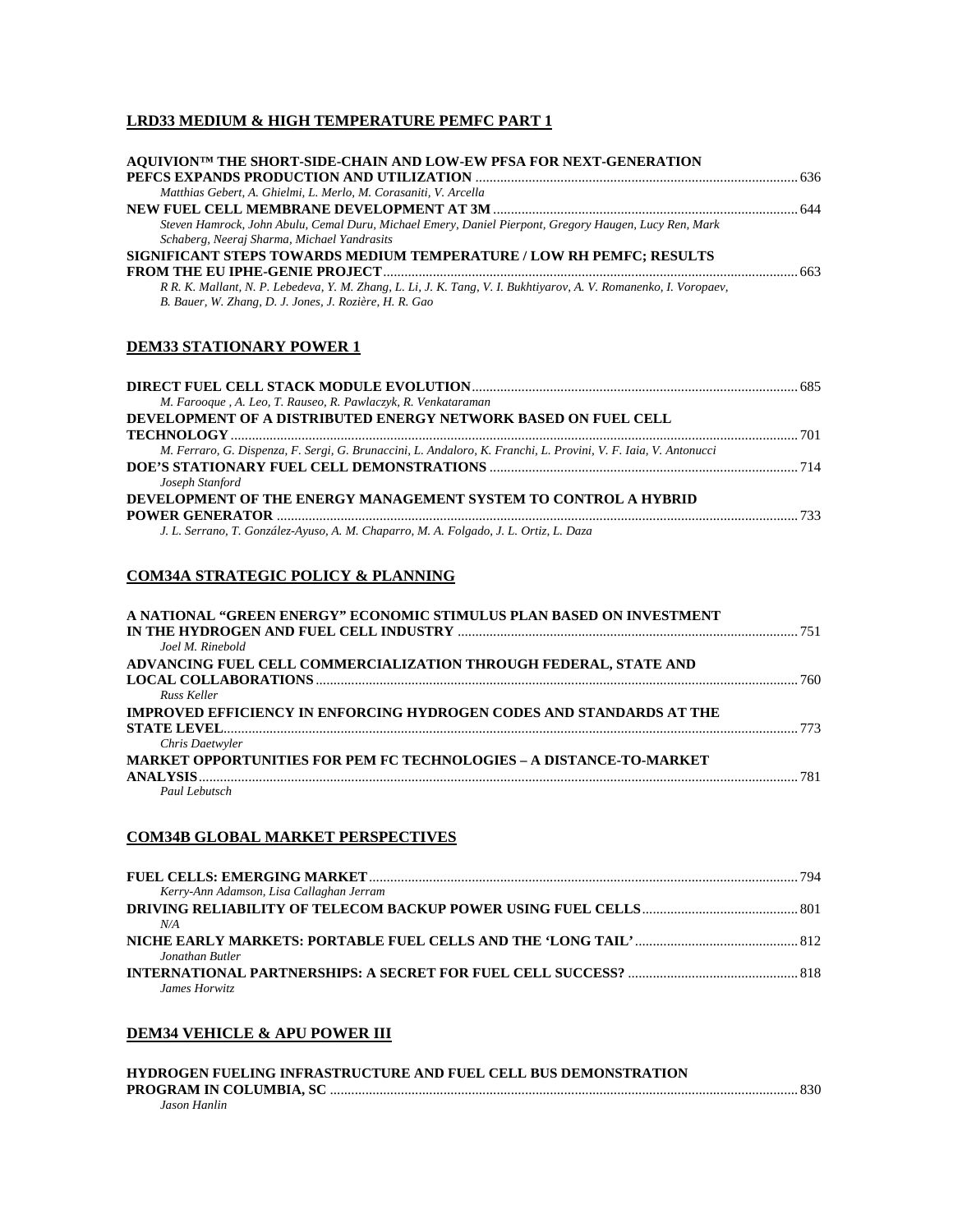| SECOND GENERATION FUEL CELL STACK DURABILITY AND FREEZE CAPABILITY             |     |
|--------------------------------------------------------------------------------|-----|
|                                                                                |     |
| Keith Wipke, Sam Sprik, Jennifer Kurtz, Todd Ramsden, John Garbak              |     |
| <b>CALSTART PROJECT RESULTS FOR NATIONAL FUEL CELL BUS PROGRAM AWARDS  854</b> |     |
| Lawrence Wnuk                                                                  |     |
| SUSTAINABLE MOBILITY: PERSPECTIVE AND STRATEGIES TOWARDS FUEL CELL             |     |
|                                                                                | 864 |
| L. Andaloro, G. Dispenza, F. Sergi, G. Brunaccini, V. Antonucci                |     |
|                                                                                |     |
| N/A                                                                            |     |

#### **HRD34 SOFC – LOW TEMPERATURE DEVELOPMENT**

| Teruhisa Horita, Ulf Bossel                                       |  |
|-------------------------------------------------------------------|--|
|                                                                   |  |
| Michael C. Tucker, Grace Lau, Lutgard C. Dejonghe, Steve J. Visco |  |
|                                                                   |  |
| T. Franco, M. Brandner, M. Ruttinger, A. Venskutonis, L. Sigl     |  |
|                                                                   |  |
| Bert Rietveld, Etienne Bouyer, Mohan Menon, Peter Holtappels      |  |
|                                                                   |  |
| John Irvine                                                       |  |
|                                                                   |  |
| $L_{\text{total}}$ and $L_{\text{total}}$                         |  |

*Juergen Rechberger* 

Volume 2

#### **LRD34 MEDIUM & HIGH TEMPERATURE PEMFC PART II**

| NEW POLYMERIC PROTON CONDUCTORS FOR WATER-FREE AND ELEVATED                                                       |  |
|-------------------------------------------------------------------------------------------------------------------|--|
|                                                                                                                   |  |
| J. B. Kerr, A. Z. Weber, R. Segalman, N. Balsara, J. Krishnamurthy, Y. Fu, X. Fei, L. Dyers, Y. Kim, J. Boncella, |  |
| M. Hoarfrost, J. Virgili, S. Hamrock                                                                              |  |
|                                                                                                                   |  |
| R. Sanderson, S. Abens, J. Hunt, M. Lukas, W. Keil, R. Kopp, G. Steinfeld, D. Hoffman, J. Kuseian, M. Cervi       |  |
| INVESTIGATION OF PROTON EXCHANGE MEMBRANE FUEL CELL STACKS FOR HIGH                                               |  |
|                                                                                                                   |  |
| A. Di Blasi, A. S. Aricò, L. Andaloro, G. Dispenza, M. Ferraro, V. Antonucci, P. Asher, D. Fongalland, G. A.      |  |
| Hards, J. D. B. Sharman                                                                                           |  |
| NOVEL FLEXIBLE GRAPHITE COMPOSITE BIPOLAR PLATES FOR HIGH TEMPERATURE                                             |  |
|                                                                                                                   |  |
| Ryan J. Wayne, Orest L. Adrianowycz, David Stuart, David Flaherty, Julian Norley                                  |  |
|                                                                                                                   |  |
|                                                                                                                   |  |

#### **COM41 COST REDUCTION THROUGH MANUFACTURING ADVANCEMENTS**

| R. Privette, N. English, H. Wang, D. Wong, S. Eick, W. Haris, T. Lowe |  |
|-----------------------------------------------------------------------|--|
| "MANUFACTURING READINESS LEVELS TO ASSESS THE STATUS OF PEM FUEL CELL |  |
| STACK AND SYSTEM MANUFACTURING FOR THE BACK-UP POWER AND MATERIALS    |  |
|                                                                       |  |
| Michael Ulsh, Douglas Wheeler                                         |  |
| MANUFACTURING PROCESSES FOR GAS-DIFFUSION-ELECTRODES FOR POLYMER      |  |
|                                                                       |  |
| T. Kolbusch, A. Glusen, J. Mergel                                     |  |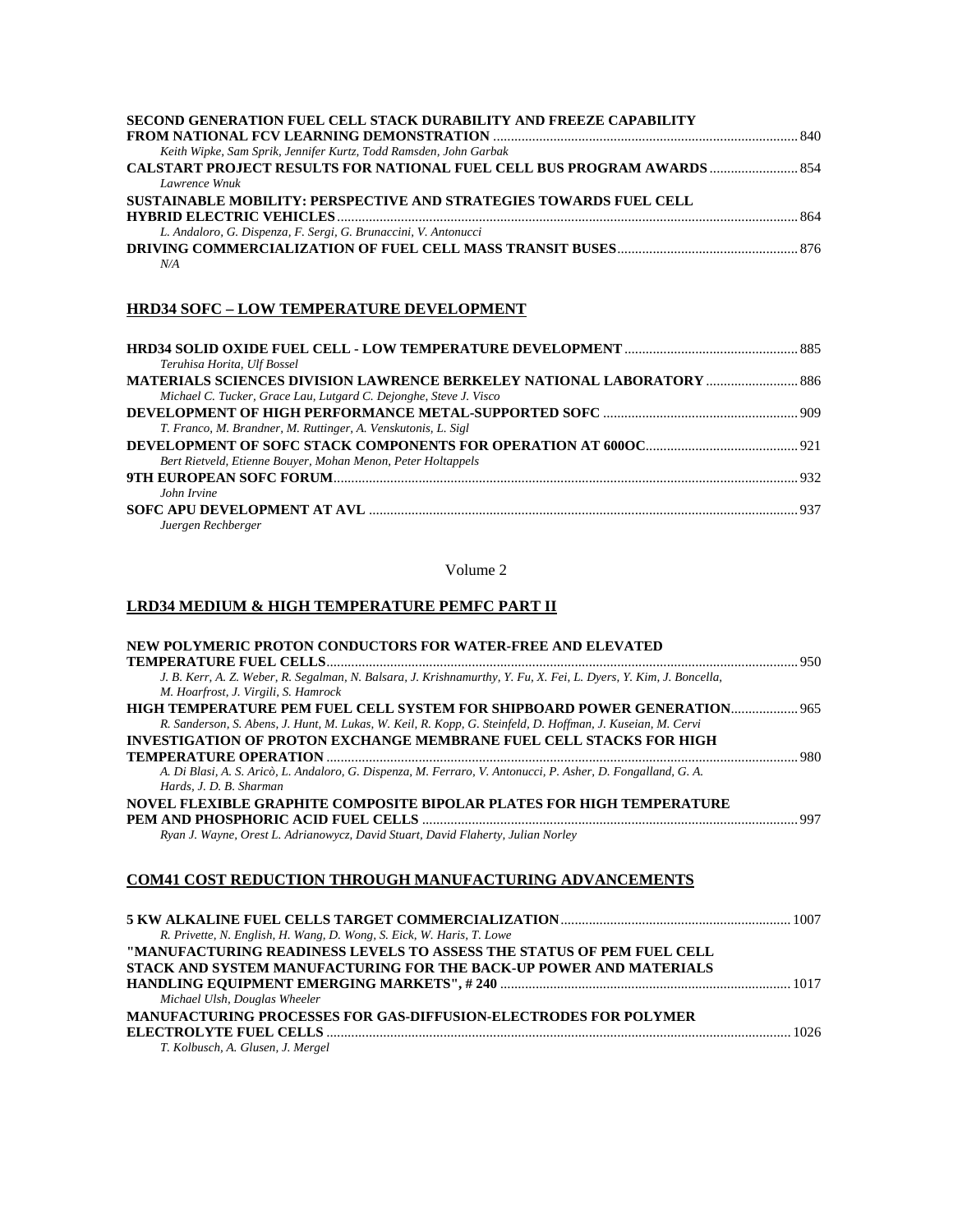#### **DEM41 PORTABLE POWER**

| U.S. ARMY CERDEC FIELD EVALUATION AND TESTING OF SOLDIER AND MAN-               |  |
|---------------------------------------------------------------------------------|--|
| Jonathan Novoa, Shailesh Shah, Marnie De Jong, Mike Dominick, Jj Kowal          |  |
| 250 W REFORMER FUEL CELL SYSTEM FOR BIO-ETHANOL: ELECTRIC POWER                 |  |
| <b>Thomas Aicher</b>                                                            |  |
| <b>SCALE-UP OF PLASMA CATALYZED LOGISTICS FUEL REFORMER FOR NAVY</b>            |  |
| J. Hartvigsen, P. Czernichowski, M. Hollist, L. Frost, S. Elangovan, A. Nickens |  |

#### **GHT41 GLOBAL PERSPECTIVES**

| Jonathan Butler             |  |
|-----------------------------|--|
|                             |  |
| John W. Tak                 |  |
|                             |  |
| Brian James, Jeff Kalinoski |  |
|                             |  |

#### **Hrd41 SOLID OXIDE FUEL CELL INDUSTRY II**

| Doug Schmidt, Norman Bessette, Anthony Litka, Rhys Foster, Jolyon Rawson                                          |  |
|-------------------------------------------------------------------------------------------------------------------|--|
|                                                                                                                   |  |
| Shailesh D. Vora                                                                                                  |  |
| A POWER DENSE 2 KW LOGISTICS FUELED SOLID OXIDE FUEL CELL SYSTEM FOR                                              |  |
|                                                                                                                   |  |
| J. Hawkes, K. Centeck, M. Drejer-Jensen, S. Emerson, N. Erikstrup, T. Hale, C. Haugstetter, T. Junker, A. Kuczek, |  |
| T. Lawton, R. Miller, T. Radcliff, M. Rottmayer, E. Sun, D. Tew, E. Wong, J. Yamanis                              |  |
|                                                                                                                   |  |
| Piotr Zelenay, Gang Wu, Hoon T. Chung, Jerzy Chlistunoff, Christina M. Johnston                                   |  |
| IMPACT OF OXIDE COVERAGE ON OXYGEN REDUCTION REACTION (ORR) KINETICS IN                                           |  |
|                                                                                                                   |  |
| Nalini P. Subramanian, Thomas A. Greszler, Junliang Zhang, Wenbin Gu, Rohit Makharia                              |  |

#### **LRD41 PEMFC RESEARCH**

| POLYANILINE-DERIVED NON-PRECIOUS CATHODE CATALYSTS FOR POLYMER                                                                |  |
|-------------------------------------------------------------------------------------------------------------------------------|--|
|                                                                                                                               |  |
| Gang Wu, Karren More, Kateryna Artyushkova, Christina Johnston, Mark Nelson, Fernando Garzon, Piotr<br>Zelenav                |  |
| PERCEPTIONS OF HYDROGEN AND FUEL CELL TECHNOLOGY IN THE WORKPLACE 1192<br>John Besley, Andrew Epting, Shannon Baxter-Clemmons |  |

#### **COM42 BUILDING INTELLIGENT MARKETS**

| PEM FUEL CELL DESIGN. FABRICATION AND TESTING IN AN UNDERGRADUATE      |  |
|------------------------------------------------------------------------|--|
|                                                                        |  |
| Denise McKay, Etta Grover Silva                                        |  |
|                                                                        |  |
| Ed Mottel, Darrell Clinton                                             |  |
| PERCEPTIONS OF HYDROGEN AND FUEL CELL TECHNOLOGY IN THE WORKPLACE 1231 |  |
| John Besley, Shannon Baxter-Clemmons                                   |  |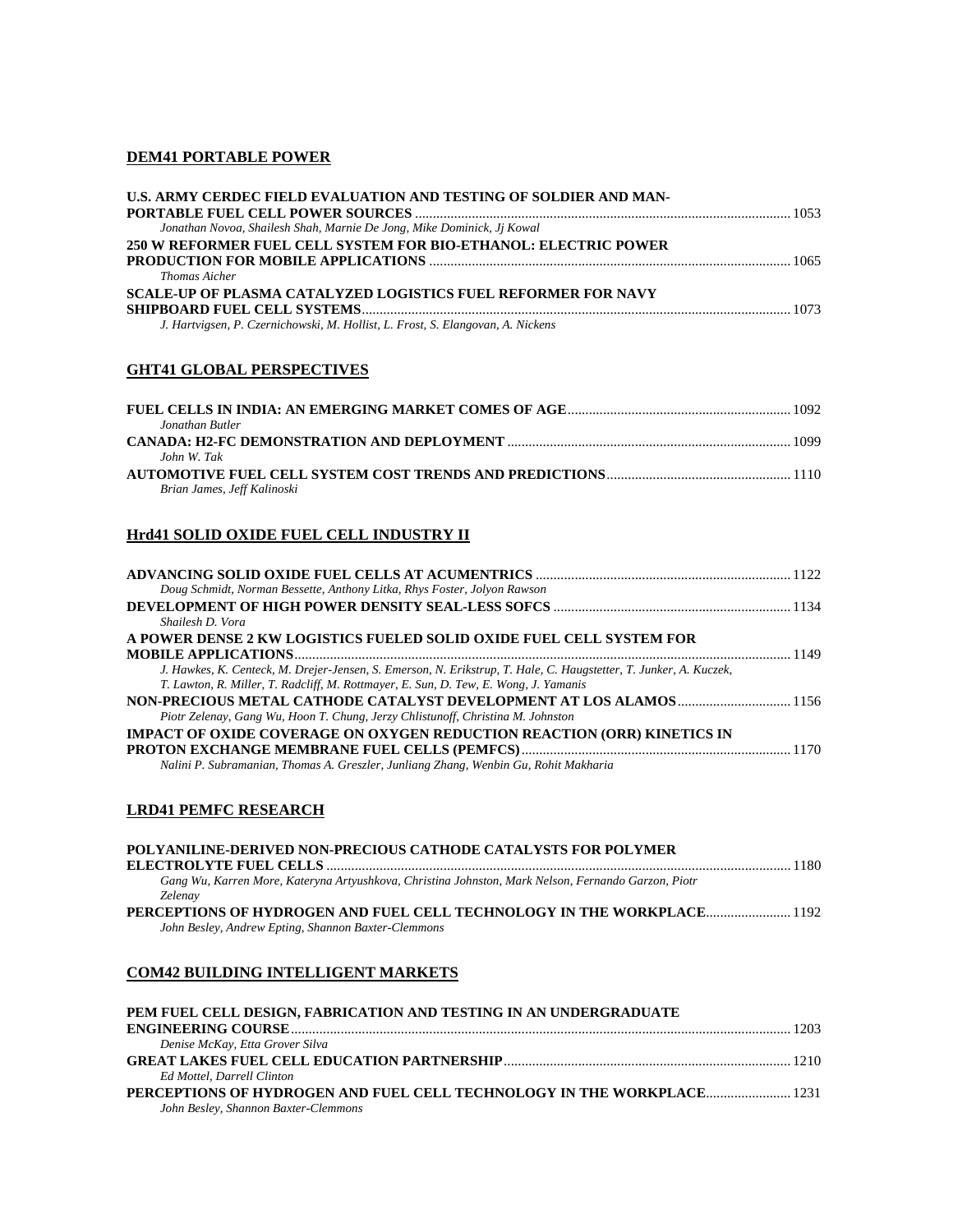| <b>DEVELOPING FUEL CELL EDUCATION AND DEMONSTRATION IN THE HIGH SCHOOL  1242</b><br>Ross McCurdy |  |
|--------------------------------------------------------------------------------------------------|--|
| <b>HRD42 FUEL PROCESSING - BIO</b>                                                               |  |
| <b>Jeff Bentley</b>                                                                              |  |
| PRESSURIZED STEAM REFORMING OF BIO-DERIVED FUELS FOR DISTRIBUTED                                 |  |

| <b>HYDROGEN PRODUCTION A SYSTEMS MODEL ANALYSIS TO COMPARE SYSTEM</b> |  |
|-----------------------------------------------------------------------|--|
|                                                                       |  |
| D. Papadias, S. H. D. Lee, S. Ahmed                                   |  |
|                                                                       |  |
| J. C. Poshusta, D. Bruinsma, C. W. Booten, J. L. Martin, C. M. Martin |  |

#### **LRD42A DMFC RD&D PART II**

| J. Suh, I. Song, H. Cho, K. Chol                                               |  |
|--------------------------------------------------------------------------------|--|
| <b>DEVELOPMENT OF ANION EXCHANGE MEMBRANE DIRECT ALCOHOL FUEL CELLS 1340</b>   |  |
| C. Cremers, F. Jung, B. Kintzel, J. Tubke, D. Bayer, J. O. Meiser, S. Berenger |  |

#### **LRD42B PEMFC DEGRADATION PART II**

| MICRO X-RAY TOMOGRAPHY AS A TOOL FOR FUEL CELL MATERIALS                                            |      |
|-----------------------------------------------------------------------------------------------------|------|
|                                                                                                     | 1356 |
| M. A. Nelson, R. Borup, R. Mukundan, J. Davey, G. Wu, P. Zelenay, F. Garzon                         |      |
| ANODE DEGRADATION EFFECTS IN PEMFC STACKS BY LOCALIZED FUEL STARVATION 1375                         |      |
| P. Ferreira-Aparicio, A. M. Chaparro, B. Gallardo-López, M. A. Folgado, L. Daza                     |      |
|                                                                                                     |      |
| Rodney L. Borup, Rangachary Mukundan, John R Davey, Jacob Spendelow, Partha Mukherjee, Mark Nelson, |      |
| Fernando Garzon                                                                                     |      |

#### **COM43 NOVEL STATIONARY FUEL CELL DEMONSTRATIONS**

| <b>CO-PRODUCTION OF RENEWABLE HYDROGEN AND ELECTRICITY: TECHNOLOGY</b>          |  |
|---------------------------------------------------------------------------------|--|
|                                                                                 |  |
| P. Patel, L. Lipp, F. Jahnke, F. Holcomb, T. Abdallah, E. Heydorn               |  |
| <b>STATUS OF THE SOLID OXIDE FUEL CELL SYSTEM DEVELOPMENT AT WÄRTSILÄ  1413</b> |  |
| Erkko Fontell                                                                   |  |
| <b>IDENTIFYING INNOVATIVE ENGINEERING STRATEGIES FOR CO-PRODUCING</b>           |  |
| <b>HYDROGEN (H2) WITH HIGH TEMPERATURE STATIONARY FUEL CELL SYSTEMS (FCS)</b>   |  |
|                                                                                 |  |
| Whitney Colella, Aerel Rankin                                                   |  |
| <b>DEM 43 VEHICLE &amp; APU POWER IV</b>                                        |  |
|                                                                                 |  |
|                                                                                 |  |

| H. Yoshida, T. Hyakudome, S. Ishibashi, T. Sawa, S. Tsukioka, T. Aoki                                           |  |
|-----------------------------------------------------------------------------------------------------------------|--|
| <b>GAPPAC: A HIGH TEMPERATURE PEMFC AUXILIARY POWER UNIT RUNNING ON</b>                                         |  |
|                                                                                                                 |  |
| E. Hérail, N. Daudou, V. Fairy, M. Lafargue-Judith, J. Coulie, S. Lecoq, P. Kervran, J-L. Bouysset, O. Pape, F. |  |
| Bario, G. Tournier, C. Pijolat                                                                                  |  |
|                                                                                                                 |  |
| Kenneth Lux                                                                                                     |  |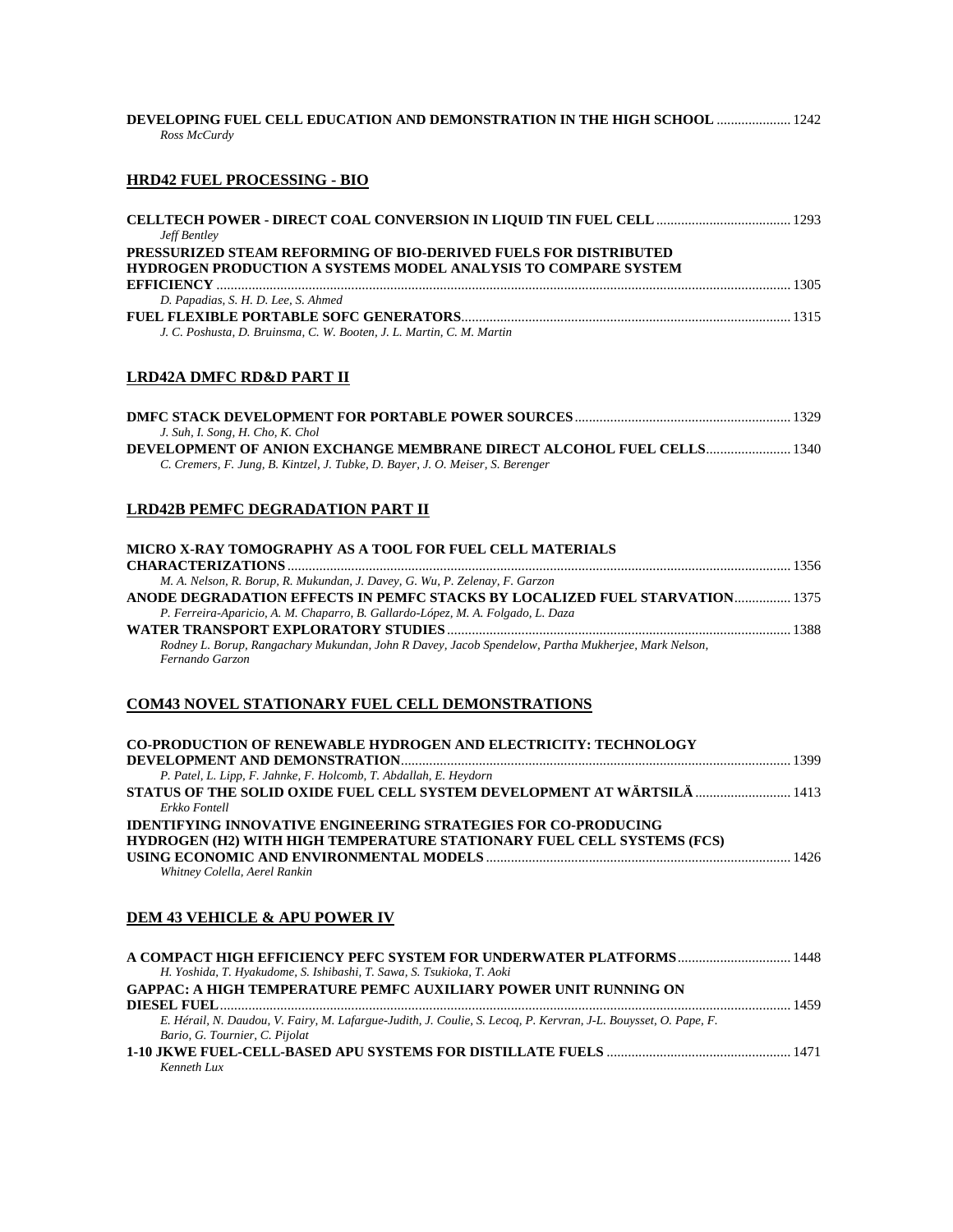| LIQUID TIN ANODE SOFC FOR DIRECT LOGISTIC FUEL AND DIESEL CONVERSION  1489 |  |
|----------------------------------------------------------------------------|--|
| Thomas Tao, M. Koslowske, L. Bateman, M. Slaney, J. Bentley                |  |

#### **HRD43A SOFC – SMALL SYSTEMS**

| <b>COMPACT REFORMER DEVELOPMENT IN SAMSUNG SDI: TARGETING FROM</b>      |  |
|-------------------------------------------------------------------------|--|
|                                                                         |  |
| Jin-Goo Ahn, Woo Cheol Shin, Hyuk Son, Jong Rock Choi, Sung Chul Lee    |  |
| DEVELOPMENT OF A HIGHLY INTEGRATED MICRO FUEL PROCESSOR BASED ON        |  |
| <b>METHANOL STEAM REFORMING FOR A HT-PEM FUEL CELL WITH AN ELECTRIC</b> |  |
|                                                                         |  |
| Daniel Wichmann, Philip Engelhardt, Roland Wruck, Heinrich Kohne        |  |

#### **HRD43B SOFC – ANODE DEVELOPMENT**

| O. A. Marina, L. R. Pederson, A. Martinez, R. Gemmen, K. Gerdes, H. Finklea, I. B. Celik |  |
|------------------------------------------------------------------------------------------|--|
|                                                                                          |  |
| S. Elangovan, J. Hartvigsen, F. Zhao, I. Bay, D. Larsen                                  |  |
|                                                                                          |  |
| T. Horita, H. Kishimoto, K. Yamaji, M. E. Brito, H. Yokokawa                             |  |
| INTERNAL REFORMING CHEMISTRY IN NOVEL SOFC ANODE MATERIALS AND                           |  |
|                                                                                          |  |
| A. E. Richards, N. P. Sullivan, R. J. Kee, H. Zhu, C. Moyer                              |  |
|                                                                                          |  |

#### **LRD43 BIPOLAR PLATES & MEAS**

| IMPROVING FUEL CELL WATER MANAGEMENT WITH STRUCTURED HYDROPHILIC                                                   |  |
|--------------------------------------------------------------------------------------------------------------------|--|
|                                                                                                                    |  |
| Chuck Extrand, Sung In Moon, Pat Hall, Dean Schmidt                                                                |  |
|                                                                                                                    |  |
| Christina Johnston, Yu Seung Kim                                                                                   |  |
| PROPERTIES OF CATALYST LAYERS PREPARED BY ELECTROSPRAY DEPOSITION  1607                                            |  |
| A. M. Chaparro, M. A. Folgado, P. Ferreira-Aparicio, B. Gallardo, A. J. Martin, L. Daza                            |  |
|                                                                                                                    |  |
| M. P. Brady, T. J. Toops, P. F. Tortorelli, K. L. More, H. M. Meyer, J. Pihl, H. Wang, J. A. Turner, F. Garzon And |  |
| T. Rockward, F. Estevez, R. Procko, D. Connors, J. Rakowski                                                        |  |
|                                                                                                                    |  |

#### **DEM44 RESIDENTIAL POWER**

| Aksel Hauge Pedersen, Per Balslev                                    |  |
|----------------------------------------------------------------------|--|
| PUSHING THE BOUNDARIES OF FUEL CELL GENERATORS: 60% (NET) ELECTRICAL |  |
|                                                                      |  |
| Karl Foger, Trent Rowe                                               |  |
| DEVELOPMENT, TESTING AND DEMONSTRATION OF A MULTI-FUEL, INTEGRATED   |  |
|                                                                      |  |
| P. F. Van Den Oosterkamp, D. Trimos, J. Valldorf, N. Autissier       |  |
| DEVELOPMENT AND DEMONSTRATION OF A 10KW PEMFC COMBINED HEAT AND      |  |
|                                                                      |  |
| D. Aagesen, J. Mauzey, K. Duraiswamy, C. Jackson, R. Howell          |  |
| COLUMBIA'S FUEL CELL INNOVATION PIPELINE: BUILDING A SUCCESSFUL 21ST |  |
| CENTURY COMMERCIALIZATION MODEL                                      |  |
| N/A                                                                  |  |